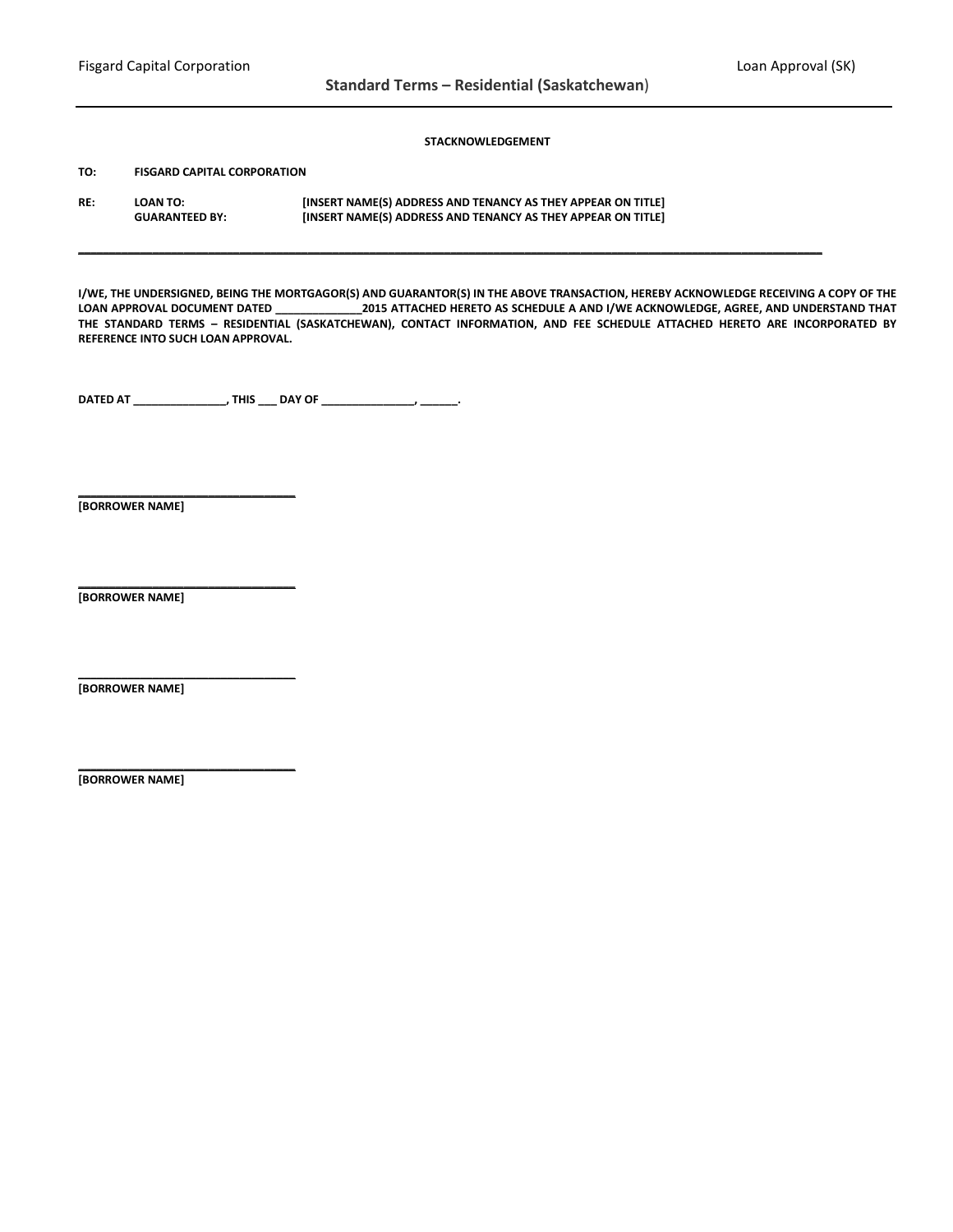**DEFINITIONS:** Each of the capitalized terms used shall have the meanings set out in the Loan Approval, the Fee Schedule and these Standard Terms:

- (a) "**Account**" means a deposit account held in the name of the Borrower at a bank, credit union, trust company or treasury branch in Alberta.
- (b) "**Fisgard**" means Fisgard Capital Corporation or its manager, Fisgard Asset Management Corporation or any other affiliated entity, as the context so requires.
- (c) "**IAD Date**" means the interest adjustment date.
- (d) "**IAD Payment**" means interest calculated against the Loan between the Funding Date and the IAD Date.
- (e) "**Lands**" means all real property described in the Loan Approval;
- (f) "**Legal Fees**" means all legal fees and disbursements incurred in the preparation, execution, registration, perfection, and enforcement of the Security.
- (g) "**Loan**" means the funds advanced to the Borrower in accordance with the Commitment Letter.
- (h) "**Commitment Letter**" means the Loan Approval containing the terms and conditions of the Loan, together with the Standard Terms – Residential (Saskatchewan) and the Fee Schedule, as each of the same may be amended, renewed, or extended from time to time in writing.
- (i) "**Term**" means the number of years or months from the Funding Date to the Maturity Date, as the same may be amended, renewed or extended from time to time.

**COMMITMENT LETTER:** The parties agree that the terms and conditions of the Commitment Letter shall survive the advance of the Loan and continue to be in full force and effect after the Funding Date. In the event there is a conflict between the terms of the Commitment Letter and the Security, then the Lender, at its discretion, shall determine which document shall prevail.

**CREDIT REPORTS:** The Borrower(s) and Guarantor(s) agree to allow Fisgard to obtain a credit report from Equifax Canada prior to the Funding Date and at any time during the Term.

**MORE THAN ONE BORROWER:** If there is more than one Borrower, the Loan shall be a joint and several obligation, notwithstanding that the Account may be in the name of only one Borrower, and Fisgard may (in its sole and unfettered discretion) accept instructions from any one Borrower, acting alone.

**FUNDING:** In the event that the full principal sum shall for any reason not be advanced before the Funding Date, then Fisgard may unilaterally amend the Funding Date, the IAD Date, the First Payment Date, and the Maturity Date, each by up to 30 days. If the Loan is not processed within 30 days of the Funding Date, then Fisgard may, in its sole and unfettered discretion, terminate the Commitment Letter.

**DIRECTION:** The Lender Fee, the Application Fee, Legal Fees, and all amounts payable on the IAD Date shall be deducted from the Loan on the Funding Date.

**INTEREST:** Interest shall begin to accrue from the Funding Date, and shall be charged on the unpaid portion of the Loan at the Interest Rate, calculated daily and compounded periodically, not in advance. Interest is payable monthly until the date on which the Loan is repaid in full. Any portion of the Loan or interest on the Loan which is not paid when due (whether at stated maturity, by acceleration or otherwise) will (a) bear interest (both before and after default and judgment) from the date on which such amount is due until such amount is paid in full at the Interest Rate and will (b) be payable on demand. The Borrower agrees that the interest rate contained in any mortgage security may be greater than the Interest Rate, and the Borrower consents to the registration of such increased interest rate in order to accommodate renewal

or extension of the Loan without requiring registration of a new mortgage. All computation of interest will be made on the basis of a 365-day year and the actual number of days (including the first day but excluding the last day) occurring in the period for which such interest is payable.

**REPAYMENT:** Unless an "interest only" payment option is specifically authorized herein, the Borrower will repay the Loan together with interest accrued thereon in consecutive monthly blended installments of principal and interest in the Payment Amount on the payment date set out herein commencing on the First Payment Date and continuing on the same day of each successive month with final payment on the Maturity Date. The balance of the Loan, if any, together with all other amounts owing by the Borrower to Fisgard, if any, will be due and payable on the Maturity Date, unless the Loan is renewed by Fisgard in writing. All payments will be made at Fisgard's head office at 3378 Douglas Street, Victoria, BC V8Z 3L3 or at any other place in Canada as Fisgard may direct in writing to the Borrower's address as stated on the Loan Approval. Payments received after 1:30 p.m. MST will be deemed to be received on the next business day.

**DIRECT DEBIT:** Borrower agrees to maintain the Account at all times throughout the Term, and to provide Fisgard with sufficient particulars and authority to debit all amounts due hereunder from the Account.

**ADDITIONAL FEES:** The Borrower will promptly pay to Fisgard all applicable fees set out in the Fee Schedule, failing which, they will be added to the Loan and will be subject to the interest provisions set out in the Commitment Letter.

**APPLICATION OF PAYMENTS:** Payments will be applied first to amounts due pursuant to the Fee Schedule, second to any other amounts payable pursuant to the Commitment Letter, then to interest, and finally to principal.

**PREPAYMENT:** Unless otherwise noted herein, the Borrower, when not in default hereunder, shall be entitled to repay the Loan in whole or in part upon receipt of a lump sum payment equal to three (3) months interest on the outstanding balance of the Loan on the date of payout, but no such repayment which is less than the full balance of principal, interest and other fees and charges owing shall be considered prepayment of the next or any other scheduled installment.

**SECURITY: The Security secures all renewals, extensions and increases of the Loan. The Security is collateral security for repayment of the Loan. In the event that the Loan is not repaid in full on the Maturity Date, Borrower acknowledges personal liability for any deficiency to the fullest extent permitted by Saskatchewan law.**

**LEGAL:** All documents shall be prepared by the Lender's solicitor and paid for by the Borrower.

**OTHER FINANCING:** Other secured financing, whether subsequent or junior to the Loan or otherwise is not permitted without Fisgard's prior written consent, which consent may be arbitrarily withheld.

**TAXES/CONDOMINIUM FEES:** The Borrower shall pay all outstanding property taxes and condominium fees with respect to the Lands on the Funding Date throughout the Term.

**INSURANCE:** Borrower shall keep all improvements to the property and all personal property insured for physical damages and losses on an "All-Risks" basis, including equipment breakdown (or boiler & machinery) where applicable, for their full replacement value and cause all such insurance policies to name Fisgard as loss payee as its interests may appear. The policies shall also name Fisgard as mortgagee and include a standard mortgage clause in respect of lands over which Fisgard holds a mortgage. If the Lands are not improved (land-only) the Borrower must obtain \$2,000,000 in liability coverage.

For Lands that are strata titled (condominiums, townhomes, duplex properties) (other than bare land strata), the Borrower will ensure that Fisgard is provided with proof of adequate strata corporation insurance coverage showing full replacement value and all risks coverage for the strata corporation's property with minimum \$2 million liability coverage as mandated for strata corporations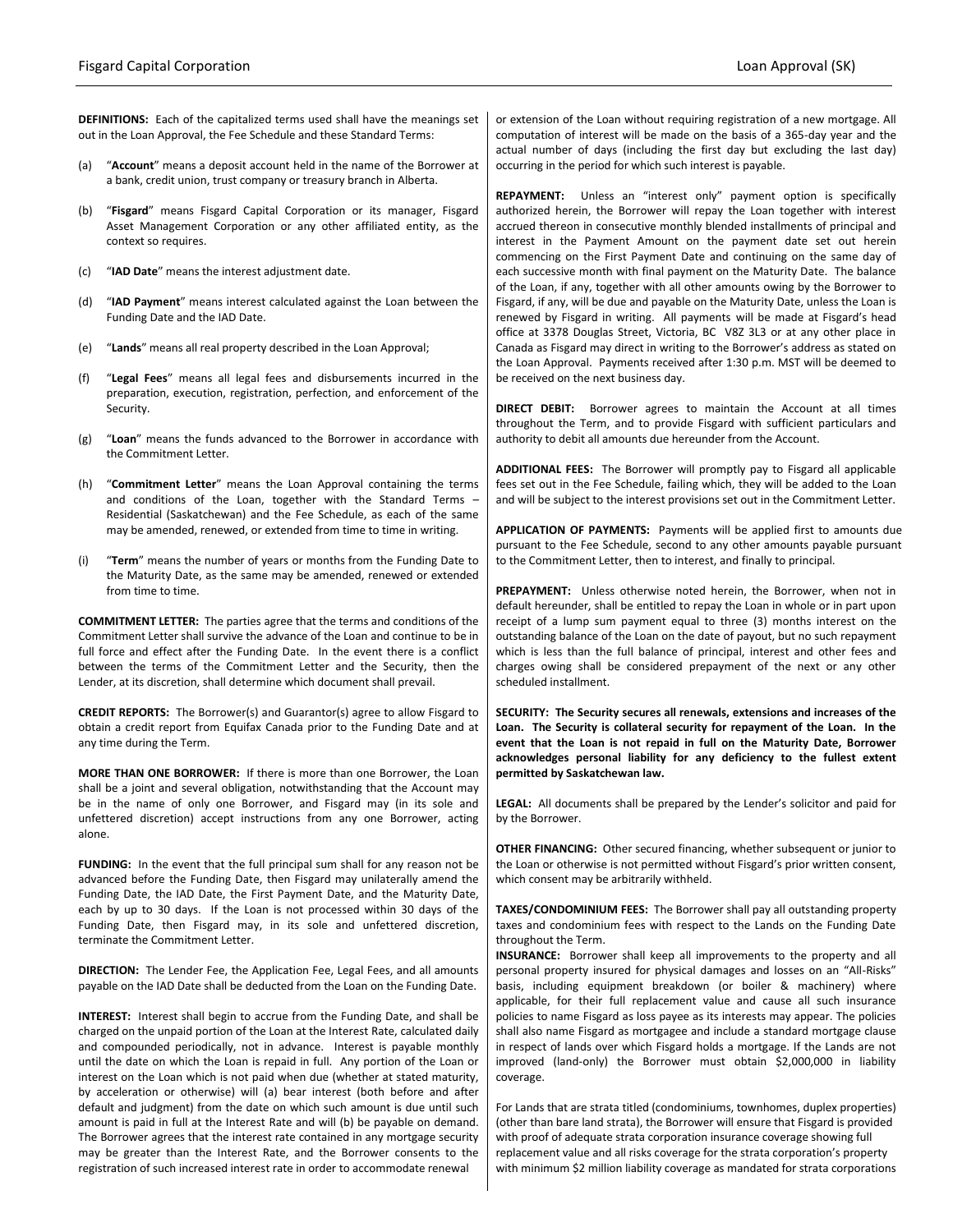improvements on the Lands.

by the Strata Property Act and Strata Property Regulations.

In addition, the Borrower will obtain and maintain strata owner insurance with coverage for all risks and liability as permitted by Section 161 of the Strata Property Act. If any replacements or alterations have been made to the original fixtures forming part of the improvements on the Lands, such insurance must provide coverage for loss or damage to the replacement or altered fixtures where such coverage is not covered by the strata corporation's policy. Fisgard, at its sole discretion, may require a Borrower to obtain coverage to address deficiencies in the coverage placed by the strata corporation including satisfactory coverage for deductibles applicable to the strata corporation's insurance coverage but at no time does Fisgard accept any responsibility to the Borrower or any third party in connection with the insurance on the Lands or in relation to any

The Borrower must ensure that at all times during the term of the Loan that

the policies maintain a loss payable in favour of Fisgard and contain the Insurance Bureau of Canada Standard Mortgage Clause.

For Lands that are bare land strata, Fisgard may require the Borrower to provide, in addition to insurance on any improvements on the Lands in accordance with the terms of this Commitment, adequate liability insurance on the common property and coverage for any and all improvements situate on the common property.

**LIFE INSURANCE: Fisgard Capital Corporation does not offer life insurance with respect to the Loan or the Collateral Mortgage. The Borrower is advised to obtain life insurance independently.**

**ASSUMPTION/PORTABILITY:** The Loan and the Security is not assumable or portable.

**CONDOMINIUM OR STRATA TITLE**: If the Lands are part of a condominium or strata title, additional documentation relating to the Condominium Corporation or the Lands may be required, and any such required information must be reviewed and approved by Fisgard as a Pre-Funding Condition. The Borrower will provide an irrevocable authorization in favour of Fisgard to exercise all rights and to vote at any meeting of the condominium or strata corporation.

**REPRESENTATIONS:** Borrower and Guarantor warrant that all representations made and all information submitted directly to Fisgard or via a broker in connection with the loan application is true and accurate.

**SOURCE OF THE LOAN:** The Borrower and Guarantor acknowledge that all or part of the funding of this Loan may be provided by Fisgard Capital Corporation, funds managed or administered by the Fisgard Asset Management Corporation or by its principals or employees.

**EVENTS OF DEFAULT:** An "Event of Default" within the meaning of the Commitment Letter will have occurred and be continuing if:

- (a) The Borrower fails to make timely payment of an installment of principal, interest or any other amount due and payable hereunder;
- (b) The Borrower breaches any term, condition or covenant contained in the Commitment Letter or the Security;
- (c) There is any material adverse change or misrepresentation of fact in the personal or financial information of the Borrower or Guarantor;
- (d) The Borrower makes a general assignment, proposal or compromise for the benefit of creditors; or any proceeding, filing or action is commenced by or against him, her or it to adjudicate the Borrower bankrupt or insolvent; or an order be given by any court or tribunal appointing a receiver, trustee, liquidator or sequestrator to the Borrower or his, her or its property.

**RIGHTS ON DEFAULT:** On the happening of an Event of Default, Fisgard may, at its option:

- (a) Require the unpaid balance of the Loan together with all interest accrued thereon and any other amounts then due and owing under the Commitment Letter to become immediately due and payable without notice or demand of any kind, such notice and demand being hereby expressly waived by the Borrower; and
- (b) Enforce the Security in any order that it chooses.

The Borrower agrees to pay all costs, including legal fees and disbursements on a solicitor and own client full indemnity basis incurred by Fisgard in protecting the Lands or enforcing the Commitment Letter or the Security. The rights in this section are in addition, without prejudice and supplemental, to any other rights which Fisgard may have at law or in equity.

**FURTHER ASSURANCES**: The Borrower and Guarantor will execute and deliver all such further documents, provide such further personal or financial information, and perform all such acts as may be reasonably necessary to give full effect to the intent and meaning of the Commitment Letter.

#### **MISCELLANEOUS:**

- (a) The Commitment Letter shall be governed and construed in accordance with the laws of the Province of Saskatchewan and the parties agree to submit to the exclusive jurisdiction of the Courts of Saskatchewan.
- (b) The Commitment Letter will enure to the benefit of and be binding upon the parties hereto and their respective successors and permitted assigns.
- (c) Time is of the essence in the performance of each obligation under the Commitment Letter.
- (d) If any provision or part of a provision of the Commitment Letter is determined to be unenforceable, the same is to be severed, and such determination will not affect or impair the validity of any other part of the Commitment Letter.
- (e) Any waiver by Fisgard of any default by the Borrower will not extend to or be taken in any manner whatsoever to affect any subsequent default by the Borrower or the rights resulting from it. Fisgard may waive any Pre-Funding Condition but waiver will not prejudice any subsequent enforcement of the condition.
- (f) The Borrower may not assign the Commitment Letter or the Security, any interest in or benefits under it. Fisgard may sell or assign all or part of the Loan or the Security to another party at any time without notice to the Borrower or Guarantor.
- (g) As used in the Commitment Letter, each gender will include all genders, and the singular will include the plural and the plural will include the singular as the context will require.
- (h) All amounts referenced herein are in lawful money of Canada.
- (i) The Commitment Letter may be signed and delivered by fax or by electronic mail in Portable Document Format (PDF) and in counterparts with the same effect as if all parties had executed the same document.
- (j) Any notice permitted or required hereunder shall be sent by regular mail to the Borrower's last known address, and shall be effectively given three business days after posting.

The Commitment Letter is the entire agreement between the parties and supersedes any prior agreement made between them. The Commitment Letter may only be amended in writing.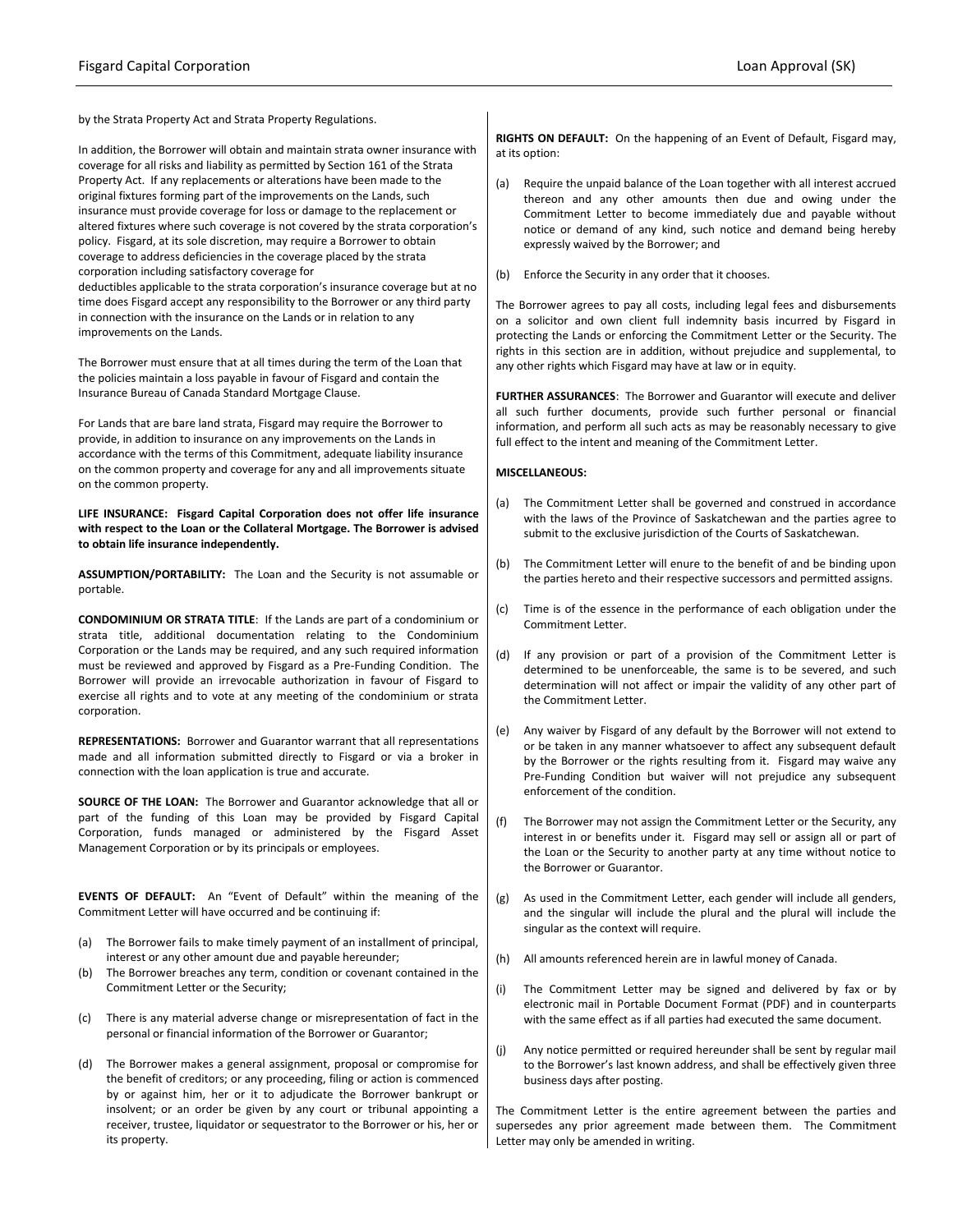PARTIAL DISCHARGES: The Lender may agree to discharge its security upon an individual property charged by the Lender's Security upon receipt of either:

- 1. 100% of the net sales proceeds (defined as sale price, less reasonable real estate commissions plus GST, legal costs associated directly with the sales conveyance, property tax adjustments and any other reasonable adjustments (water, strata fees, etc.) for the sale of similar property), and;
- 2. The Lender receives (notwithstanding the above) not less than 90% of the appraised value of the property. The appraised value will be based on the appraisal received by the Lender for the purposes of approving the Loan Application;
- 3. Pre-payment charges, if any, will apply to any partial payment on the loan due to sale of a property within the Security, transfer of property within the security resulting in a partial payment or any refinance of a property within the Security resulting in a pre-payment on the Loan (only applies if loan is closed).

**The Lender will be under no obligation to discharge its security if the request to discharge does not meet the above conditions.**

> \_\_\_\_\_\_\_\_\_\_\_\_\_\_\_ \_\_\_\_\_\_\_\_\_\_\_\_\_\_ Borrower Initials Borrower Initials

*RENEWAL: There is no automatic right to renew this Loan. Prior to the Maturity Date, Fisgard may send a Renewal Offer. If the balance of the Loan, interest and all other amounts due are not paid in full on the Maturity Date, and if Fisgard has sent a Renewal Offer, then the Loan shall be renewed based on the terms contained in the Renewal Offer, and the terms of this Loan Approval, as amended by the Renewal Offer, shall continue in full force and effect and will be binding upon the Borrower and the Guarantor without further notice to any of them. Upon renewal, the Interest Rate may increase.*

> \_\_\_\_\_\_\_\_\_\_\_\_\_\_\_ \_\_\_\_\_\_\_\_\_\_\_\_\_\_ Borrower Initials Borrower Initials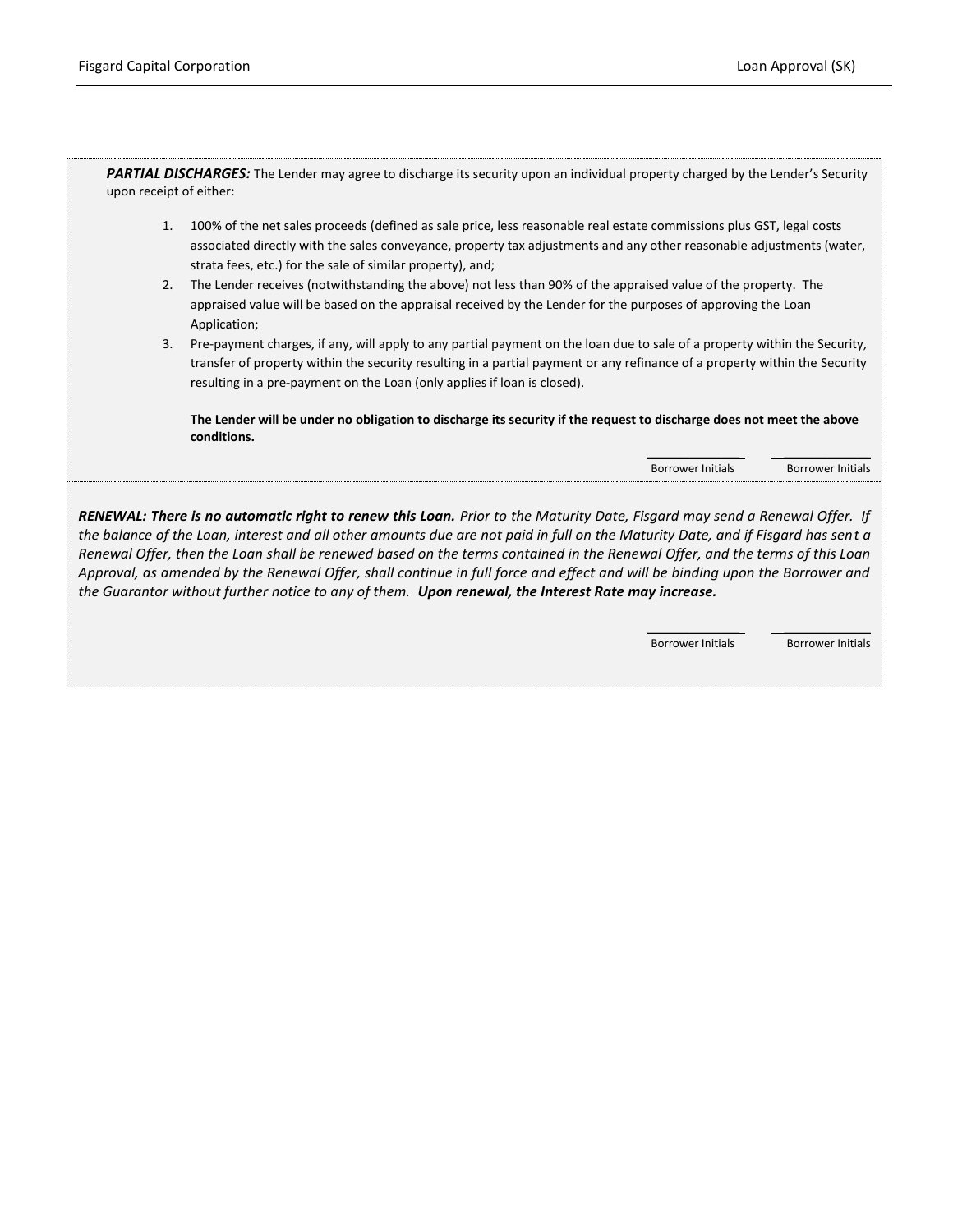# **File – FCC**

## **Loan Amount - \$ IDENTIFICATION VERIFICATION**

| Full Name:                                                                                                                                                                                                                                                                |                                |                                                                                                                                         |                                                        |                    |  |  |  |
|---------------------------------------------------------------------------------------------------------------------------------------------------------------------------------------------------------------------------------------------------------------------------|--------------------------------|-----------------------------------------------------------------------------------------------------------------------------------------|--------------------------------------------------------|--------------------|--|--|--|
| Date of Birth:                                                                                                                                                                                                                                                            |                                | S.I.N.:                                                                                                                                 |                                                        |                    |  |  |  |
| Occupation:                                                                                                                                                                                                                                                               |                                |                                                                                                                                         |                                                        |                    |  |  |  |
| <b>Current Address:</b>                                                                                                                                                                                                                                                   | Street                         | City                                                                                                                                    | Province                                               | Postal Code        |  |  |  |
| <b>Mailing Address:</b>                                                                                                                                                                                                                                                   |                                |                                                                                                                                         |                                                        |                    |  |  |  |
| (If different from above): Street                                                                                                                                                                                                                                         |                                | City                                                                                                                                    | Province                                               | <b>Postal Code</b> |  |  |  |
| Telephone / EMail                                                                                                                                                                                                                                                         |                                | Home Work Cell Cell                                                                                                                     |                                                        |                    |  |  |  |
|                                                                                                                                                                                                                                                                           |                                |                                                                                                                                         |                                                        |                    |  |  |  |
| Identification #1: $\boxtimes$ Driver's Licence<br>If the above named individual does not have a driver's licence then:<br>Saskatchewan ID<br>Passport    <br><b>Citizenship Card</b><br>Government Issued Photo ID (please describe) ___________________________________ |                                |                                                                                                                                         |                                                        |                    |  |  |  |
|                                                                                                                                                                                                                                                                           |                                |                                                                                                                                         |                                                        |                    |  |  |  |
|                                                                                                                                                                                                                                                                           |                                |                                                                                                                                         |                                                        |                    |  |  |  |
|                                                                                                                                                                                                                                                                           |                                |                                                                                                                                         |                                                        |                    |  |  |  |
| Identification #2: $\Box$                                                                                                                                                                                                                                                 | Passport<br><b>Credit Card</b> | <b>Citizenship Card</b><br><b>Birth Certificate</b><br>Government Issued Photo ID (please describe) ___________________________________ | <b>Health Care Card</b><br>$\perp$<br>Foreign Passport |                    |  |  |  |
|                                                                                                                                                                                                                                                                           |                                | Number: Number: Expiry: Number:                                                                                                         |                                                        |                    |  |  |  |
|                                                                                                                                                                                                                                                                           |                                |                                                                                                                                         |                                                        |                    |  |  |  |

I am a **Barrister and Solicitor** and/or **Notary Public** in the Province of . I have, firstly, met with and personally ascertained the identity of the individual named above and, secondly, reviewed the original identification documents described above (**true copies of which are annexed hereto**.)

Print Name:

Date: